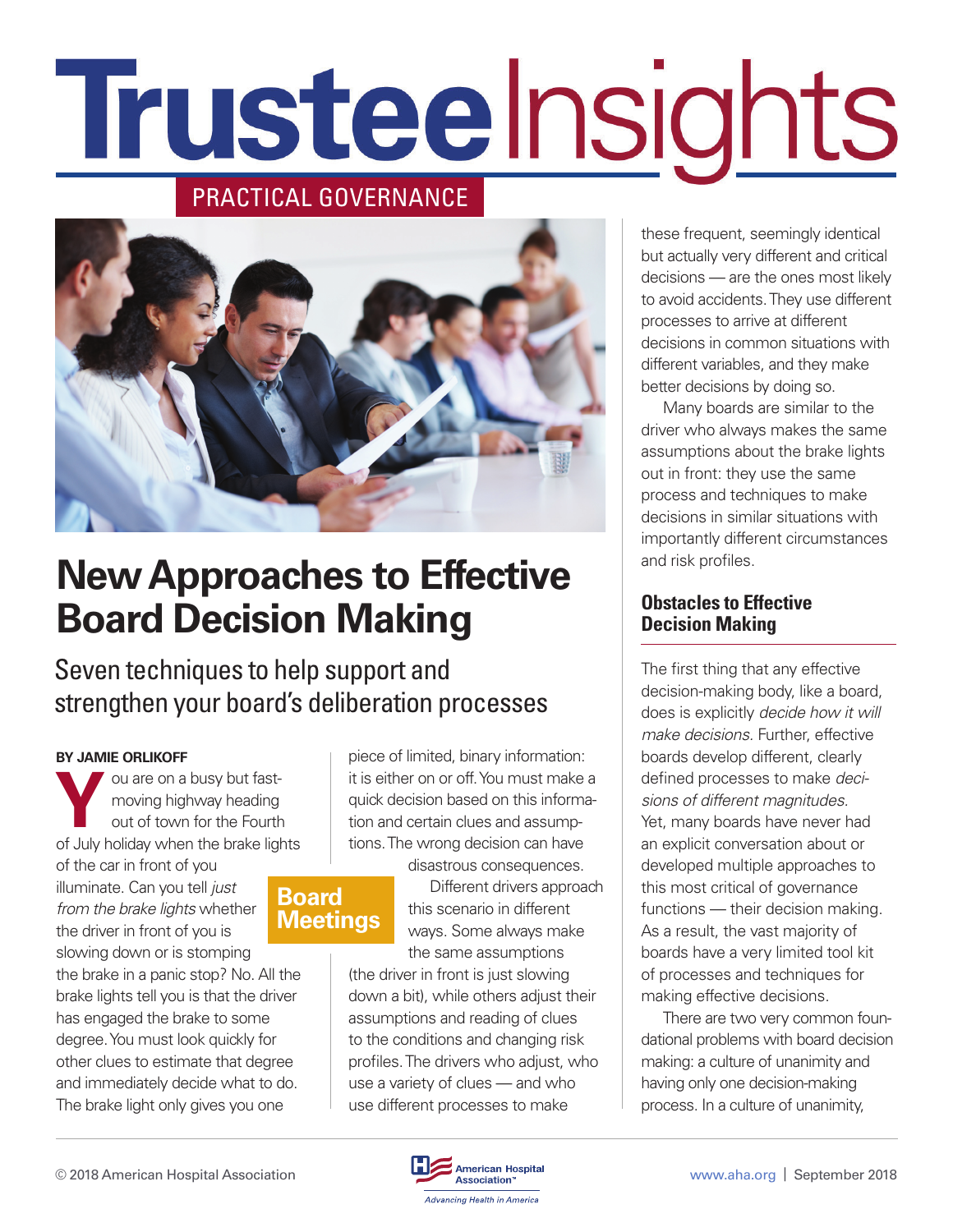## TrusteeInsights **PRACTICAL GOVERNANCE**

there is a strong expectation that every board member will vote in support of the motion before the board or against it if that is the board's signal. A review of the meeting minutes of a variety of boards will demonstrate this: the overwhelming majority of board votes are unanimous. Many board members cannot remember ever having a non-unanimous vote.

In some boards the expectation of unanimity is so strong that even in the rare instance of one or two dissenting votes cast, the board chair says something akin to "the majority has clearly spoken, so let's make it unanimous." Why? What is wrong with dissenting votes? Why must every board member agree?

In his book *The Effective Executive,* Peter Drucker provided a clear answer to the weakness of consensus and unanimity: "To make more effective decisions, develop disagreement rather than consensus. Disagreement provides alternatives and makes you think more deeply about the issue. In fact, if you don't have disagreement, you're not ready to make a decision."

The second foundational problem with board decision making both flows from and supports the culture of unanimity: having one dominant, if not exclusive, approach to making decisions. This common decision-making process involves two characteristics: (1) binary decisions and (2) simple majority rule. Like the brake lights on a car, the vast majority of decisions boards make are binary:

they vote yes or no, approving or rejecting the motion before them. As a result, and consistent with a culture of unanimity, it is impossible for most boards to be able to discern the honest degree of commitment to the issue being voted on by the board members from the vote alone, just like it is impossible to discern how aggres-

Effective boards avoid binary (yes or no) decision making as their only decision-making process. They identify those issues that are so critical and consequential that they expect and insist on being engaged in the early phases of the decision-making process, in the multiplication of alternatives, and in the challenging of assumptions.

> sively a driver is hitting the brakes from the brake lights alone.

Many CEOs and boards misinterpret a unanimous vote for shared, deep commitment to the issue by all board members when in fact it often reflects tepid support at best due to the culture of unanimity, a rushed decision, or some other governance decision dysfunction. This miscalculation can cause boards to second guess, undercut or prematurely reverse formal decisions that they previously have made, with many possible negative consequences,

including precipitating the termination of the CEO. This "unanimously approve now, challenge and dissent later" dynamic is an unfortunate but common form of governance dysfunction and one directly related to the limited and limiting binary decision-making process.

Many boards default to the binary decision process for all of

their decisions, with many using the same process to approve the minutes of their last meeting as they do to approve a major merger or strategic initiative. The binary decision process indeed has its place in effective board decision making, but it should be one of a number of processes, tools and techniques for effective board decision making.

Effective boards avoid binary decision making as their only decision-making process. They identify those issues that are so critical and consequential that they expect and insist on being engaged in the early phases of the decision-making

process, in the multiplication of alternatives, and in the challenging of assumptions. This process involves the board's actually framing and refining the ultimate binary question (do we do this or not?) and deeply understanding the implications and risks, rather than just being presented with a pre-baked decision. When a board makes a bad decision, one of the biggest reasons it does so is it makes its choices more limited than they have to be.

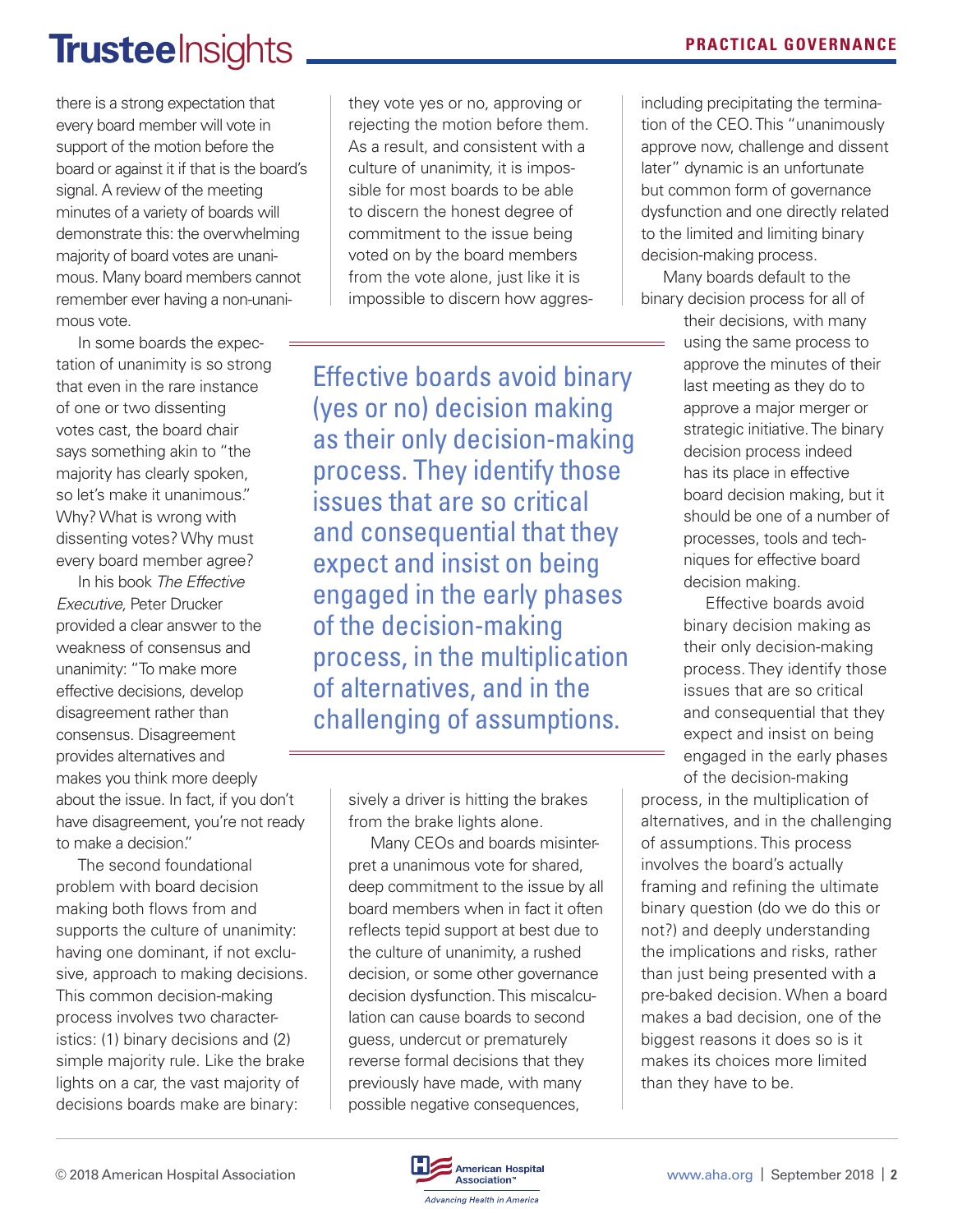## **Trustee**Insights **PRACTICAL GOVERNANCE**

#### **Techniques for Better Decision Making**

Many trustees are surprised to discover that there are many approaches and techniques for more effective board decision making. Some of these include:

**• Decision sequencing. Boards** often find themselves making "rushed" decisions, where they must make a decision at the same meeting in which the issue has first been presented to the full board. While emergencies and opportunities may make this choice occasionally necessary, it should be the rare exception and not the rule for routine decision making.

Boards can develop a "decision sequencing" policy: they inform their executives, committees, and others who report to them that they always want to be informed of a recommendation or proposed decision several meetings before the decision will actually be voted on. This requirement provides the board with the opportunity to discuss the decision, sleep on it, and ask for additional information or formulate other options. It helps generate better discussion and decisions as well as greater ownership of the decisions — and their consequences.

● **Non-binding straw polls.**  This technique involves taking votes which "do not count" to gauge where the board members are on an issue before they begin discussion on a proposal. Board members can then explain the reasons for their votes; this common awareness can then stimulate more focused discussion on the issue to more fully inform the final, formal, and binding vote.

**• Fist-to-five voting.** When a

board member raises his or her hand or verbally votes in the affirmative, it is usually impossible to tell if the individual's support is robust or tepid. Much like when the brake lights illuminate in the car ahead of you, it is hard to tell if the driver is slamming on the breaks or simply touching the brake pedal.

Fist-to-five voting is a technique within which the degree of support for an issue can easily be determined for both the board as a whole and for each voting member. In this technique, individuals have six options to signal their support or lack thereof. If they raise a fist, it means they are opposed to the issue — a no vote. A single finger means just the bare minimum of support; two fingers means more support but still tepid; three fingers means more positive than negative, but less than full support; four fingers indicates very positive commitment; and five fingers signals whole-hearted support.

Boards can use this technique in several ways: as part of the strawpoll voting process or as the final vote. If used as the final vote, a board can determine a minimum average threshold necessary for the decision to be approved, say an average of 3.5 or 4. Or a board can simply count the number of positive votes, but use the average to determine the board's commitment to the decision.

● **Supermajority requirements.**  An organization's bylaws will often specify that certain major decisions, such as merging or selling the organization or removing a board member from office, can only be approved by a supermajority (such as two-thirds or three-fourths of the

voting members) instead of by a simple majority of the board. Such requirements are explicit statements that the issue is so critical that it demands a different decision-making process and can only be executed if a defined supermajority vote threshold is achieved.

Boards can also use this supermajority voting technique on additional issues to those specified in the bylaws if they agree in advance to use this approach. Simply discussing whether a decision is significant enough to warrant a supermajority threshold can be valuable to a board's decision-making process, as it heightens awareness of their decision-making culture and options. Here the board is explicitly deciding how it will make this decision.

● **Secret ballots.** In controversial decisions, or when there may be pressure on board members to vote in certain ways, a secret ballot allows trustees to vote their conscience in confidence without fear of repercussion or reprisal. This technique is very useful for a board that has a culture of unanimity in decision making and wishes to change it. Secret-ballot voting can also be an especially important decision-making tool for boards required to have meetings open to the public. If allowed by law, a secret ballot enables the board members to be more likely to vote their conscience and make difficult but necessary decisions even when members of the public and press are in the room, most of whom are vocally opposed to the action being considered by the board.

● **Avoiding decision fatigue by restructuring board agendas.** The more decisions a board makes, the more it suffers from decision fatigue